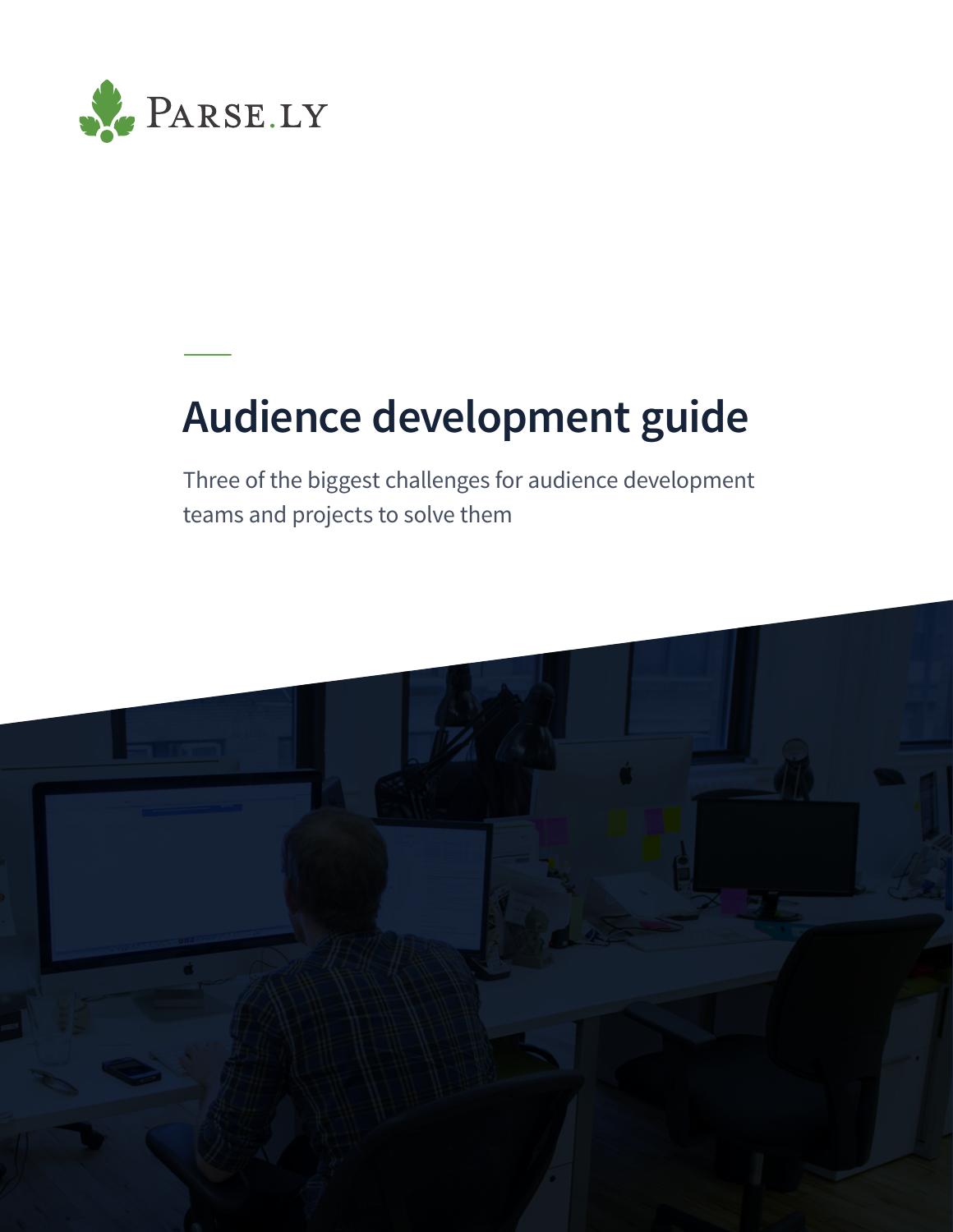## **Contents**

**Additional resources on audience development**

**[Introduction](#page-2-0)**

#### **challenge one**

Connecting readers with content that matters to them and fostering engagement, even on platforms

#### **challenge two**

Fighting the duopoly: diversifying traffic sources

#### **challenge three**

All together now: combining audience development efforts with business goals

#### 2

### 3

#### 6

9

### 12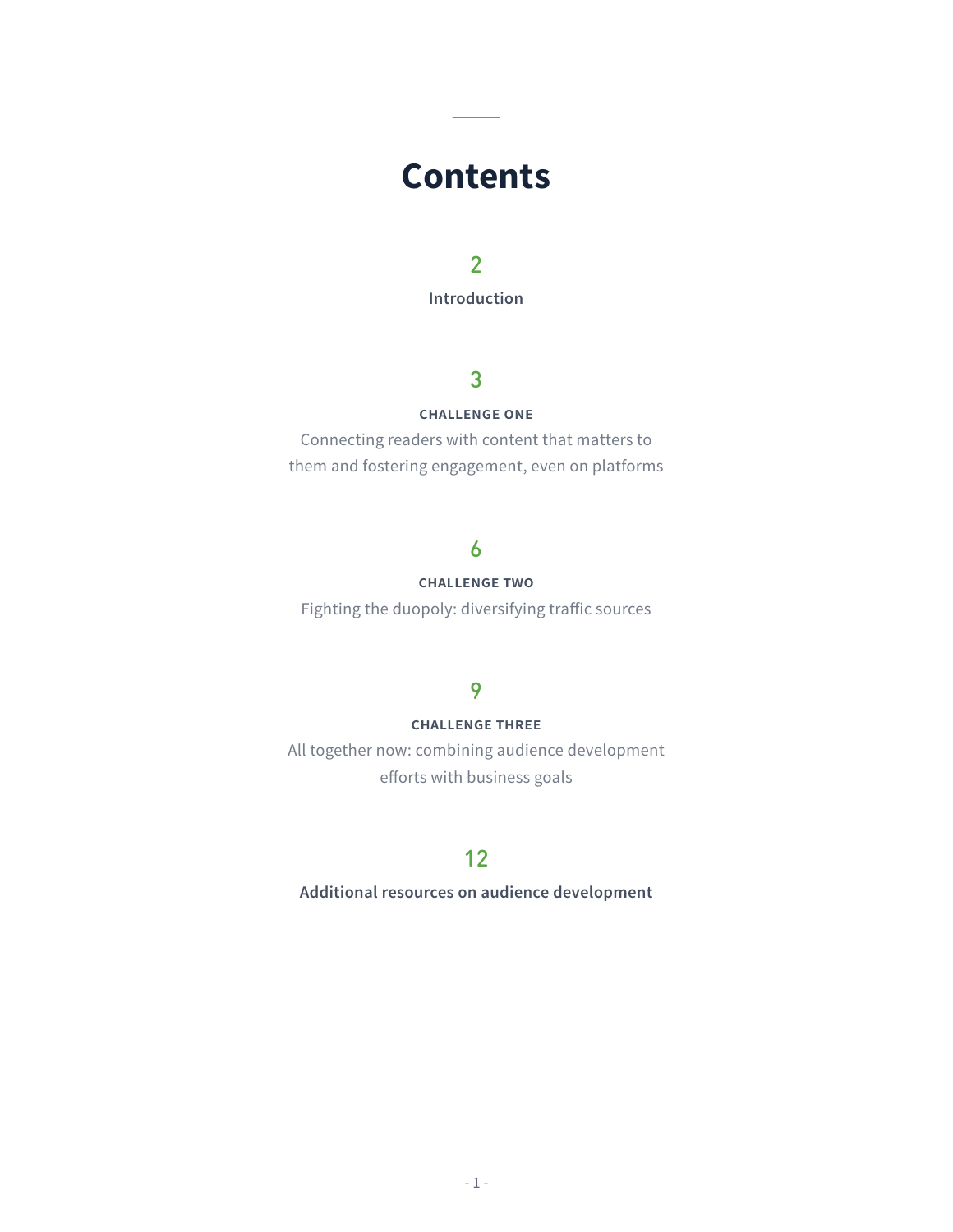## <span id="page-2-0"></span>**Introduction**

Being tasked with "audience development" sometimes feels like being blindfolded, handed a spade, and asked to dig a (really vast, "engaging") moat around a (gigantic) castle.

The teams taking on these challenges rarely look alike. Roles might range from audience development editors to analysts, social media editors, SEO specialists, and partnerships and influencer marketers. Brands and publishers even differ on whether they consider audience development part of the editorial or business

Audience development teams face the dual tasks of going wide and deep; not only do they need to reach new audiences, but they need to strengthen engagement with existing ones.

[divisions.](https://digiday.com/media/audience-development-grows-publishers-question/)

# **companies quoted in this guideSLATE** domino The Atlantic **The** VOGUE Intercept\_

The range of roles and disagreement over divisions underscores the scope and importance of audience development. If the tasks that accompany the role seem vast, there's one through-line in how to approach them: start with data.

We gathered advice from current audience development professionals at brands like Slate, The Intercept, The Atlantic, Vogue, and Domino, and found three areas that everyone agreed you have to tackle to successfully grow and engage audiences.

80% 39%

45%

of traffic from Business & Finance articles comes from sources other than Google or Facebook

of homepage visitors are return visitors

of external referral traffic from Google 20%

of external referral traffic from Facebook

#### **Engaging audiences**

#### **Diversifying traffic sources**\*

#### **data in this guide**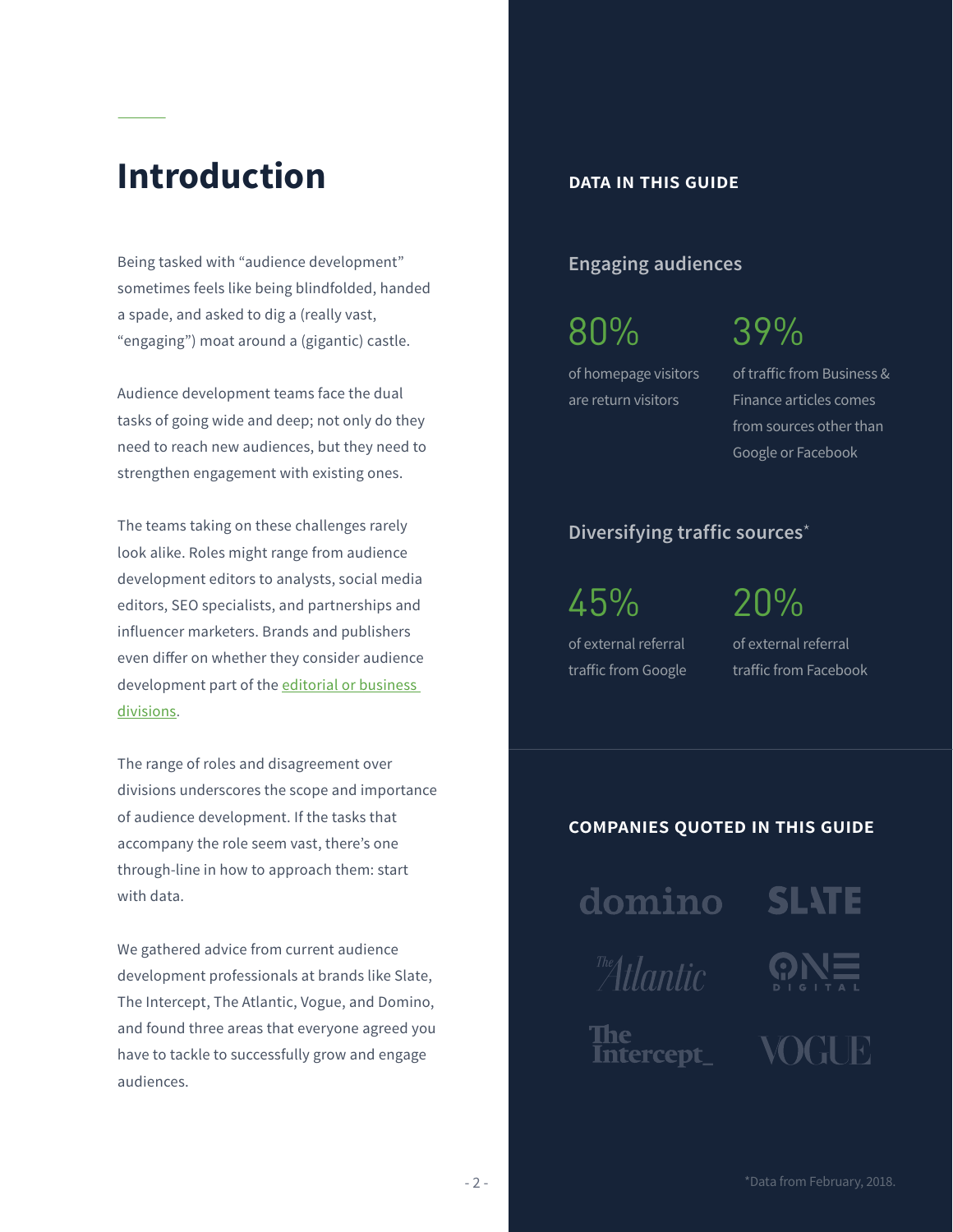#### **why it is a challenge**

Scaling your audience through the reach of platforms is great, but how can you ensure that the people seeing your content are—or will become—your core audience?

Even as they identify that the duopoly has too much power, publishers and brands could miss reaching segments of their audience if they step away completely from distributed content.

Complicating the issue, the **homepage** may not

## **Connecting readers with content that matters to them and fostering engagement, even on platforms**



Facebook or Google. For over half of publishers, the percentage of article referrals generated by the homepage is less than 10%.

However, the catch is that the homepage is critical in cultivating a loyal audience. 80% of homepage visitors are return visitors. How do you connect distributed content to the primary goal of on-site audience engagement?

![](_page_3_Picture_9.jpeg)

### **solution**

Optimize content for each channel to translate engagement on platforms back to engagement with your brand on owned and operated properties.

#### **challenge one**

![](_page_3_Figure_13.jpeg)

### Importance of the homepage across the Parse.ly network

Percent of all referrals from homepage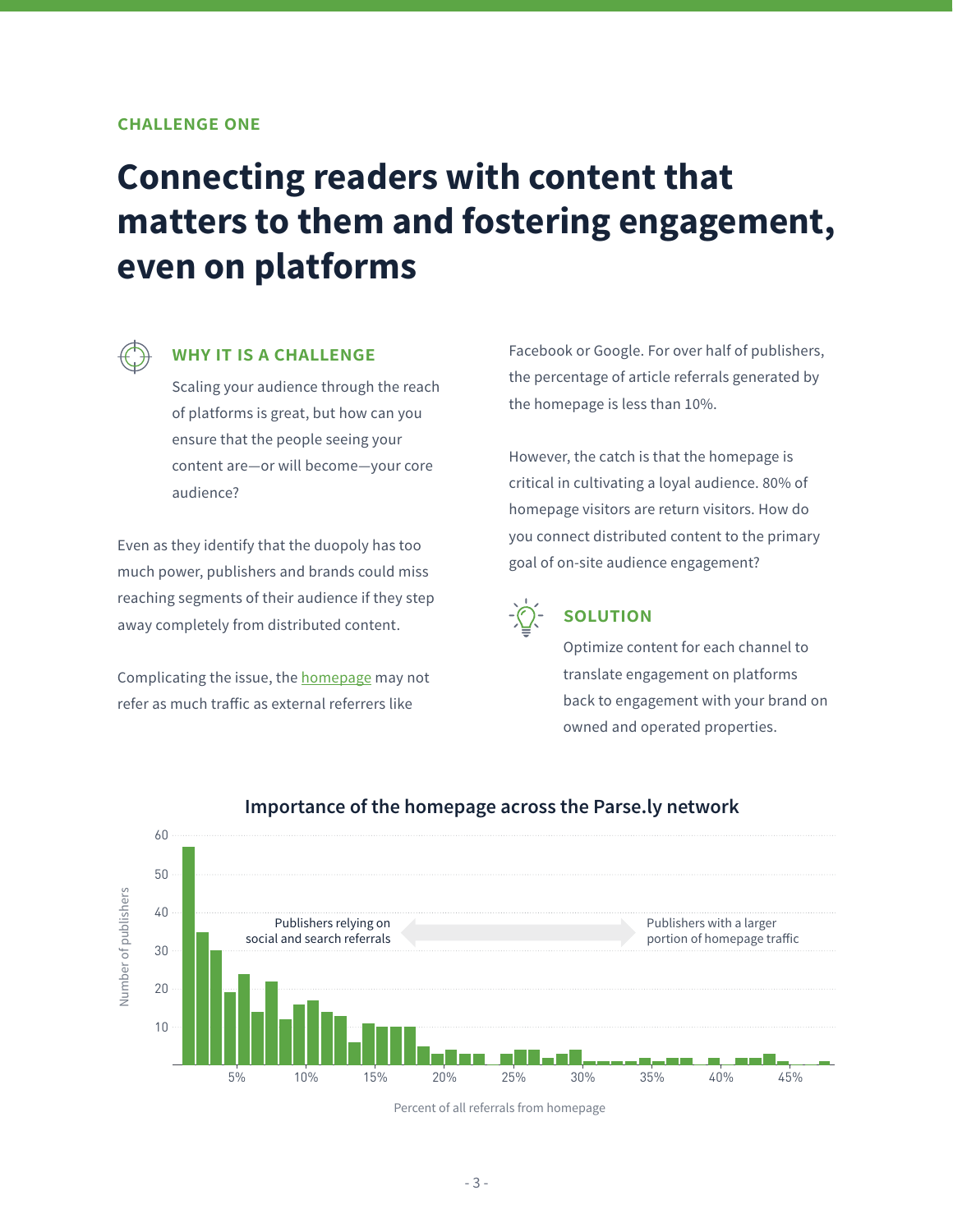Data from Parse.ly's network suggests that referral performance varies for different post formats. Long-form articles perform the best on Google, at 1.1x the average, which makes them prime candidates for SEO. Shorter posts and visual posts, including slideshows and videos, perform better on Facebook.

Instead of distributing every piece of content across every platform, turn to audience data to understand what kinds of posts readers respond to on each channel.

> A single site in the Parse.ly network where the position marks its average performance for that respective metric.  $\bullet =$

Ultimately, looking at engagement from multiple angles helps make the most of your (most likely limited) resources. Once you understand what engagement you want (Engaged time? Loyalty? Sharing? Views? It's up to you!) you can focus only on improving that with your efforts. The most engaging posts could be candidates for updates, redistribution, or inspiration for a future series.

![](_page_4_Figure_5.jpeg)

- = site averages for **long-form posts**
- = site averages for **short-form posts**
- = site averages for **video posts**
- = site averages for **slideshows**

![](_page_4_Figure_3.jpeg)

The median value (arrow) and the median's 95% confidence intervals (bar). The result is statistically significant if the confidence intervalbar does not cross the 'no difference' line. =

#### **Referral performance for different post formats**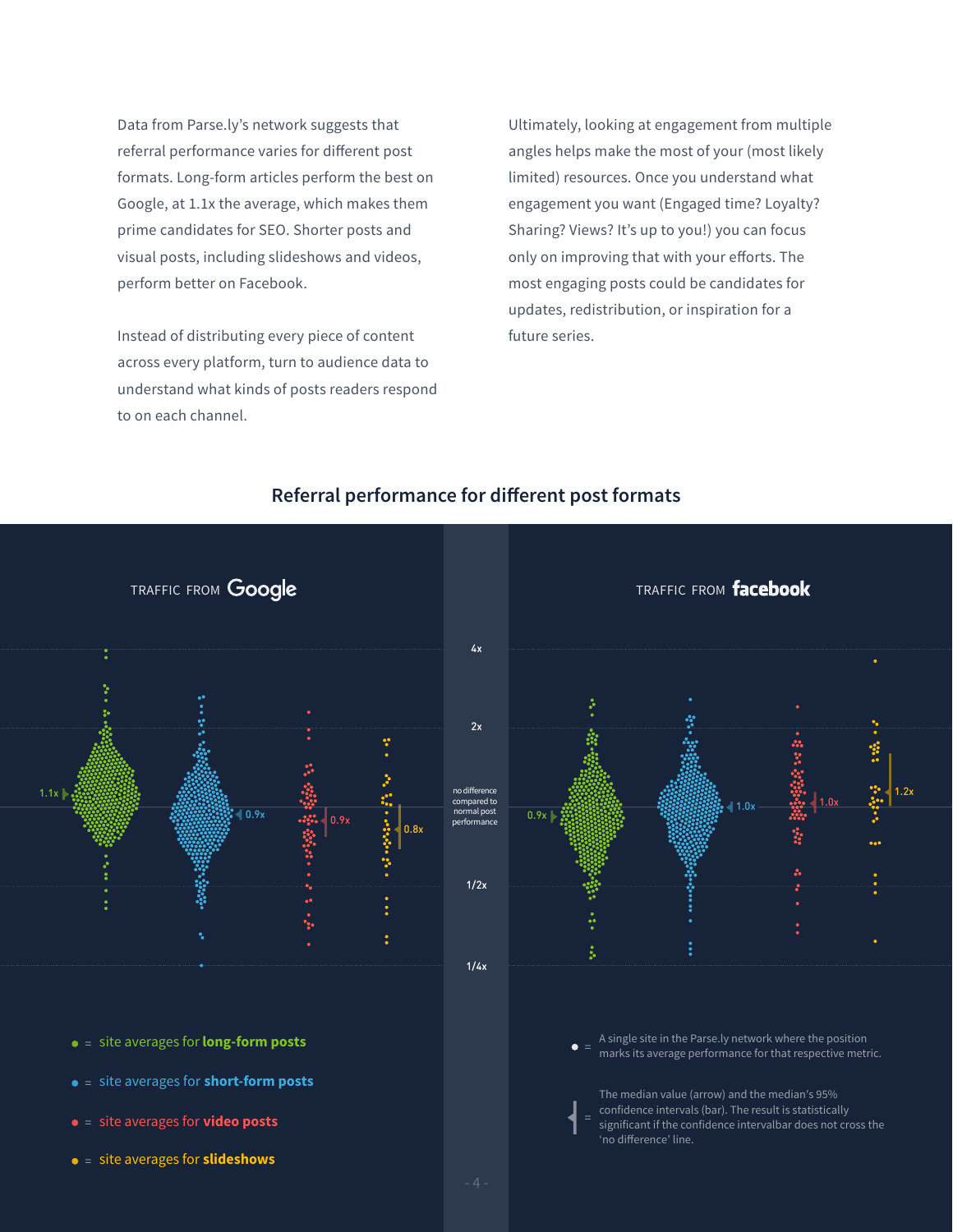*"Your ultimate goal when you're putting out things on social is to make sure that you have the best headline, excerpt, image, and caption so that you can maximize the number of people who not just click into your article, but actually go through it, read as much of it as you can."*

#### **Rubina Madan Fillion**

Director of Audience Engagement, The Intercept

![](_page_5_Picture_3.jpeg)

By tagging links with UTM parameters, track which organic and paid efforts across platforms are engaging readers using the **[Campaigns](https://blog.parse.ly/post/5777/campaign-tracking/)** feature.

*"After looking at the data, we saw that users on social wanted quick stories and newsy content and we started actually creating that content for them. And so what we found was that this might not be content that our direct readers were consuming, but we've actually been able to increase our traffic from Facebook roughly 40% year over year."*

#### **Abby Sjoberg**

Associate Director of Audience Development, Vogue

### **audience development project**

Undertake a referral source audit to understand the different types of content that resonates on each platform.

![](_page_5_Picture_9.jpeg)

#### **tip for parse.ly users**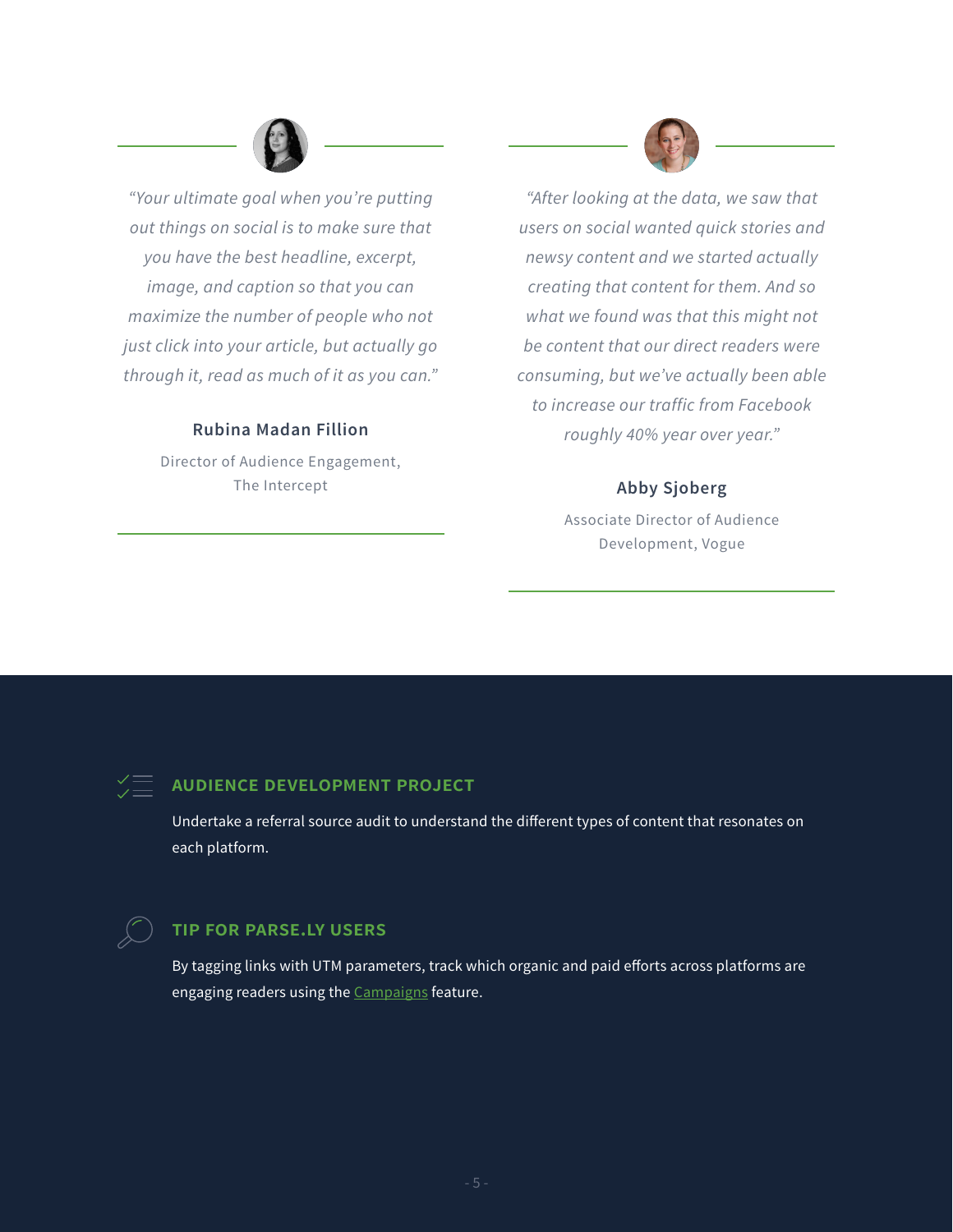#### **why it is a challenge**

[Platforms](https://blog.parse.ly/post/5925/platforms-publishers-complicated/) represent a double-edged sword for brands and publishers.

Facebook and Google combined drive approximately 65%–75% of external, identified [referral traffic to media sites](https://www.parse.ly/resources/data-studies/referrer-dashboard/). While publishers (of course) want to drive traffic back to their sites, it's problematic when platforms have so much control over that traffic—and, by extension, the environment around publishers' content and potential revenue opportunities.

## **Fighting the duopoly: diversifying traffic sources**

![](_page_6_Picture_2.jpeg)

There's a wide disparity between the amount of traffic to media sites from the duopoly and from other platforms. For example, over the last year, Twitter and Yahoo! have gone from each having an approximate 3% share of external referral traffic to each having about 2%. However, the volume of traffic doesn't necessarily correlate to the [value of that traffic.](https://digitalcontentnext.org/blog/2017/06/27/data-shows-article-pageviews-value-dont-correlate/) Some referral sources that are overshadowed by the duopoly might represent valuable audience segments.

![](_page_6_Picture_7.jpeg)

Uncover the underdogs of traffic sources.

#### **challenge two**

#### **Referrer dashboard**

![](_page_6_Figure_11.jpeg)

| Show past 12 months | Show past 30 days |  |
|---------------------|-------------------|--|
|---------------------|-------------------|--|

Share on: Twitter Facebook LinkedIn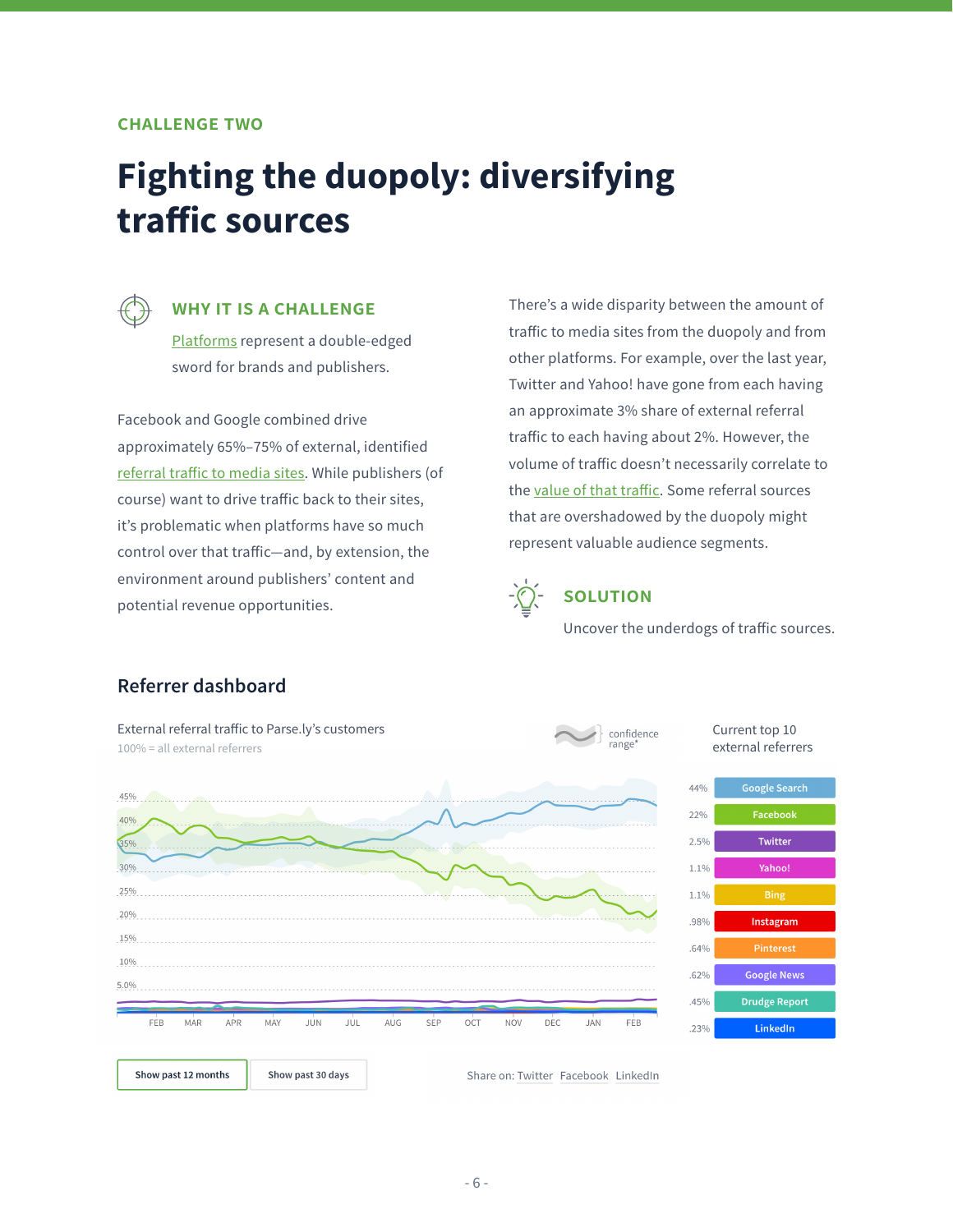Slicing your audience data in different ways sometimes yields surprising results. Take Flipboard for example.

Narrowing the scope to mobile reveals how powerful Flipboard is as a referrer. Over the course of 2017, [Flipboard grew over 300% on](https://digitalcontentnext.org/blog/2018/03/12/73-site-visitors-get-via-mobile-heres-guided-tour-mobile-landscape/)  [mobile.](https://digitalcontentnext.org/blog/2018/03/12/73-site-visitors-get-via-mobile-heres-guided-tour-mobile-landscape/) Flipboard, which recently launched a [self-service publisher program,](https://about.flipboard.com/newsroom/flipboard-launches-self-service-publisher-program-embracing-mobile-standards-and-promoting-the-best-of-the-mobile-web/) could be an option for publishers looking to diversify traffic sources and reach a mobile audience.

Looking at the breakdown of how audiences find [articles by topic](https://blog.parse.ly/post/5900/facebook-google-news-topic-referrers/) can also reveal small-but-mighty referrers. Whether Google Search or Facebook is more likely to drive traffic to an article depends on the topic. For example, 60% of traffic to technology articles comes from Google Search, while 87% of traffic to lifestyle articles comes from Facebook.

Of the topics analyzed, Business & Finance had the largest portion of traffic from "Other" sources at 39%. Reddit, and Yahoo! finance are examples of referrers that don't drive high amounts of traffic overall, but could be key channels for reaching readers who are interested in content about Business & Finance.

#### **How audiences find news articles, by topic**

| <b>FURNI MULLUMATIV</b><br>190k posts           | 60.8%    |                 |                                                                                                                                                                                                                     |       |       | 10.1% |  | 29.1% |  |
|-------------------------------------------------|----------|-----------------|---------------------------------------------------------------------------------------------------------------------------------------------------------------------------------------------------------------------|-------|-------|-------|--|-------|--|
| <b>U.S. Presidential Politics</b><br>110k posts | 59.5%    |                 |                                                                                                                                                                                                                     |       |       | 15.9% |  | 24.6% |  |
| <b>Education &amp; Research</b><br>36k posts    | 58.9%    |                 |                                                                                                                                                                                                                     |       |       | 19.8% |  | 21.3% |  |
| <b>Criminal Justice</b><br>55k posts            | 53.5%    |                 |                                                                                                                                                                                                                     |       |       | 22.2% |  | 24.4% |  |
| <b>Local Crime &amp; Incidents</b><br>98k posts | 52.7%    |                 |                                                                                                                                                                                                                     |       |       | 22.6% |  | 24.6% |  |
| <b>National Security</b><br>49k posts           | 41.3%    |                 |                                                                                                                                                                                                                     |       | 28.9% |       |  | 29.7% |  |
| <b>World Economy</b><br>26k posts               | 36.3%    |                 |                                                                                                                                                                                                                     | 20.7% |       | 43.0% |  |       |  |
| <b>State &amp; Local Politics</b><br>17k posts  | 35.5%    |                 |                                                                                                                                                                                                                     | 22.3% |       | 42.2% |  |       |  |
| Technology<br>67k posts                         | 21.3%    |                 | 18.0%                                                                                                                                                                                                               |       | 60.8% |       |  |       |  |
| <b>Sports</b><br>210k posts                     | 19.2%    |                 | 30.4%                                                                                                                                                                                                               |       | 50.4% |       |  |       |  |
| <b>Business &amp; Finance</b><br>39k posts      | 14.1%    |                 | 39.0%                                                                                                                                                                                                               |       |       | 14.1% |  |       |  |
| <b>Job Postings</b><br>2.7k posts               | 11.9%    | 3.7%            |                                                                                                                                                                                                                     |       | 84.4% |       |  |       |  |
|                                                 | Facebook | Other referrers | Topics are derived from posts in the Parse.ly network of sites from 2016 using a topic modeling algorithm called<br>Google search<br>LDA (Latent Dirlichet Allocation). For more information: parsely.com/authority |       |       |       |  |       |  |

#### 87.1% **Facebook** 61.4% 12.3% 26.2% 6.2% 6.7% **Google Entertainment Local Events Lifestyle** 96k posts 110k posts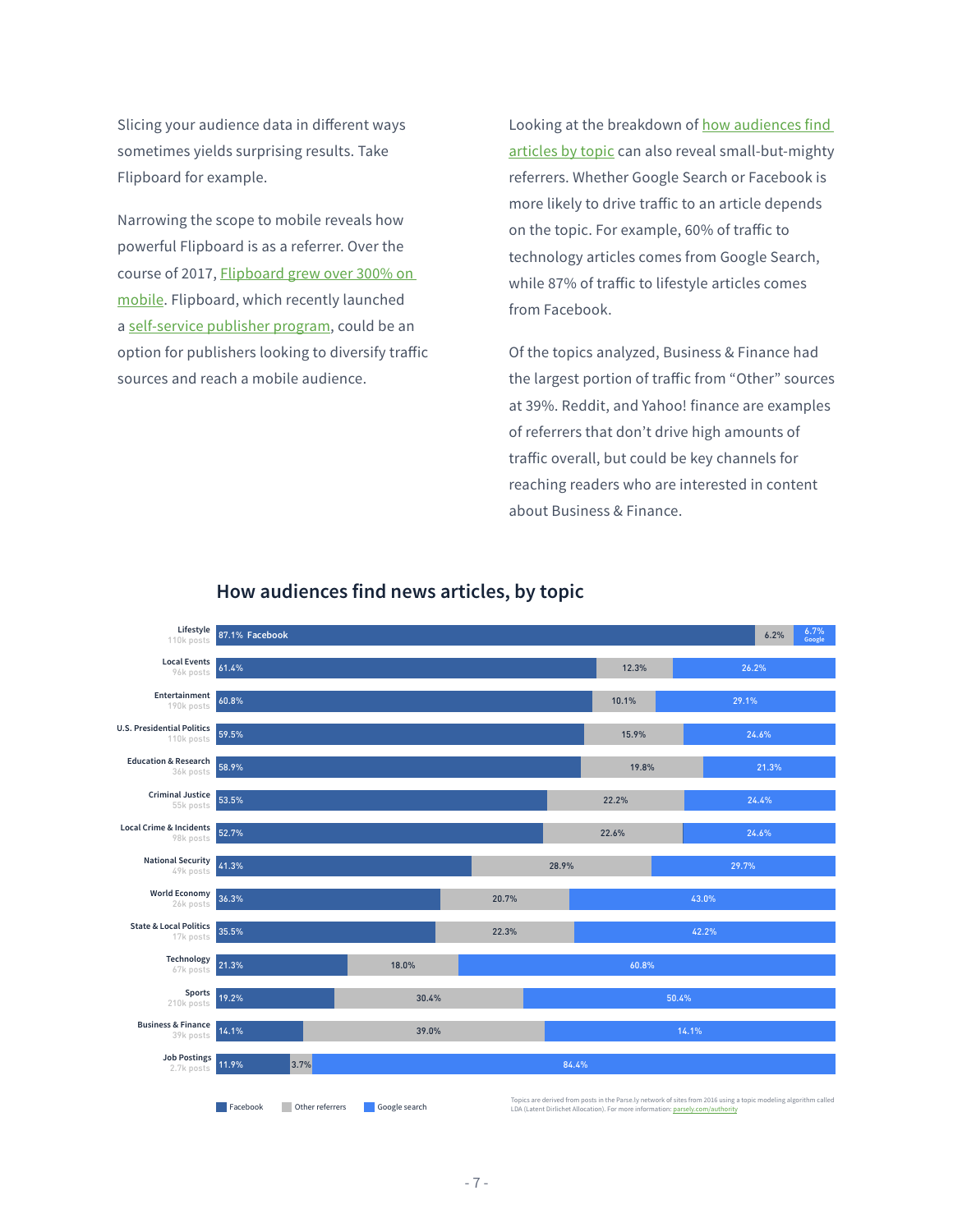*"I think the biggest thing in the last year that data has really impacted is business operations, like how do we build out this team? It's something that we looked at to see which channels or distribution are we seeing the biggest opportunity in and making sure that we're hiring the right people to man those."*

#### **Tracy Cho**

Executive Director of Marketing, Growth and Analytics, Domino

![](_page_8_Picture_3.jpeg)

*"Two years ago, Facebook was probably driving 66%, 75% of our traffic. Today, it's probably a little bit closer to 20% to 25% depending on the brand. I think everybody's kind of been in the same game of Facebook... that you can't let somebody else own your audience. And so some of us are betting on the channels we can actually own and control such as email."*

#### **Detavio Samuels**

President of iONE Digital & One Solution

### **audience development project**

For each metric you care about, track the top 25 referral sources. Identify three that you aren't currently putting any resources into and create a project that would engage only that audience.

![](_page_8_Picture_9.jpeg)

#### **tip for parse.ly users**

Discover who's driving traffic back to your site at the micro-level: Referrers may differ by section, author, or even tag.

Select "Other" to reveal domains and articles that are driving traffic outside of search and social. Real-time tracking can surface articles currently referring traffic back to your site, which may be good candidates for immediate promotion. Historical traffic trends can highlight domains that frequently refer traffic and guide where to devote your resources for content distribution or partnerships.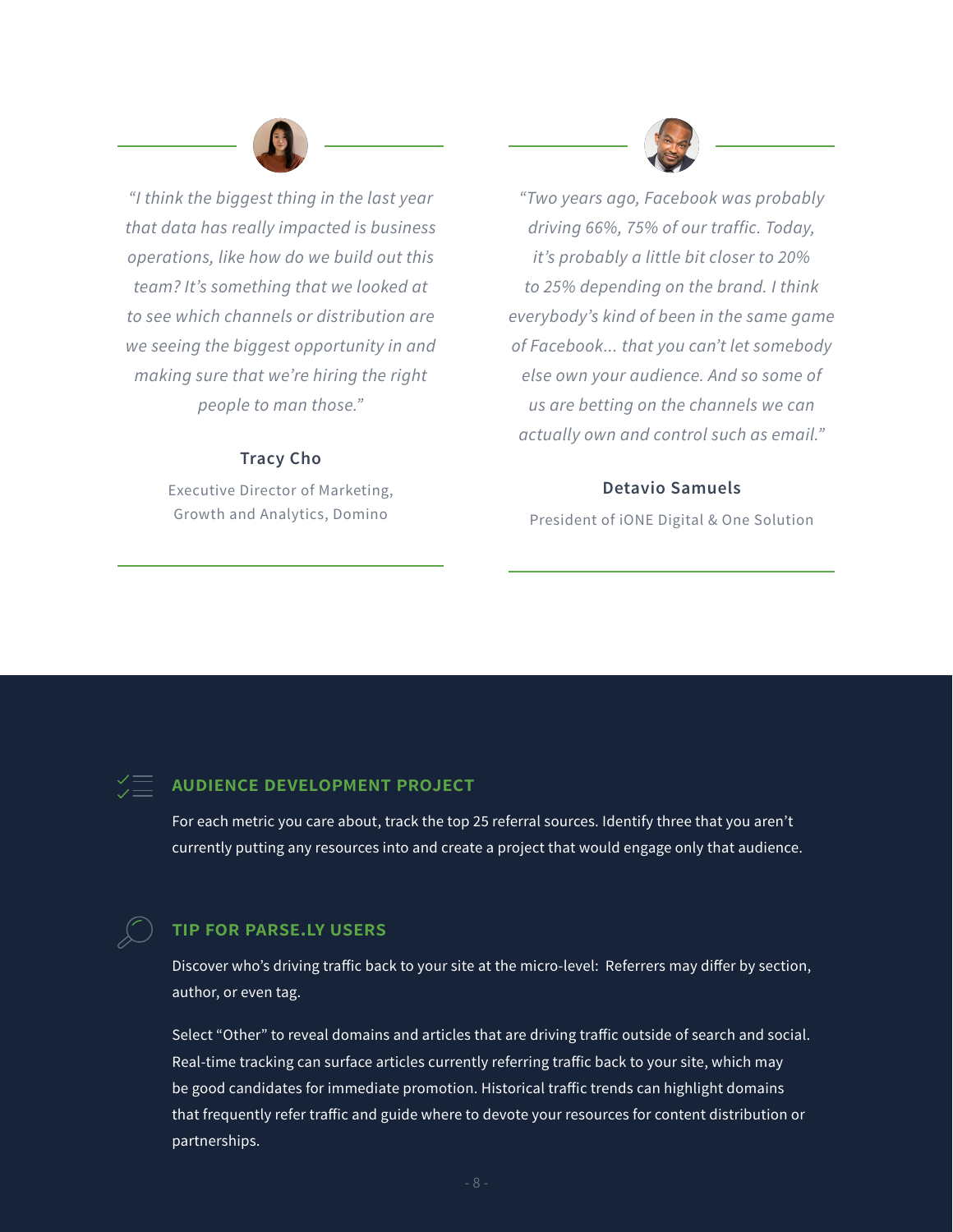#### **why it is a challenge**

Because media is hard. If your efforts don't support the business, there won't be a business to support.

A number of publishers are moving away from a reliance on advertising towards models that hinge on *direct reader support*. The shift in business models necessitates a parallel shift in measurement practices: measuring [attention](https://blog.parse.ly/post/6336/state-of-attention-analytics-editors-weigh-in/)  [metrics](https://blog.parse.ly/post/6336/state-of-attention-analytics-editors-weigh-in/) like engaged time instead of focusing primarily on unique visitors and page views.

## **All together now: combining audience development efforts with business goals**

![](_page_9_Picture_2.jpeg)

Democratizing data and enabling each individual to act on analytics insights from engagement metrics is no small feat; it requires a culture [shift](https://blog.parse.ly/post/5705/analytics-culture-shift-understanding-application/). However, aligning on an approach to measurement that favors attention metrics like engaged time can have a big payoff when it comes to building successful monetization strategies.

![](_page_9_Picture_7.jpeg)

### **solution**

Empower your team to align on engagement metrics and understand loyal audiences through data.

![](_page_9_Figure_10.jpeg)

#### **challenge three**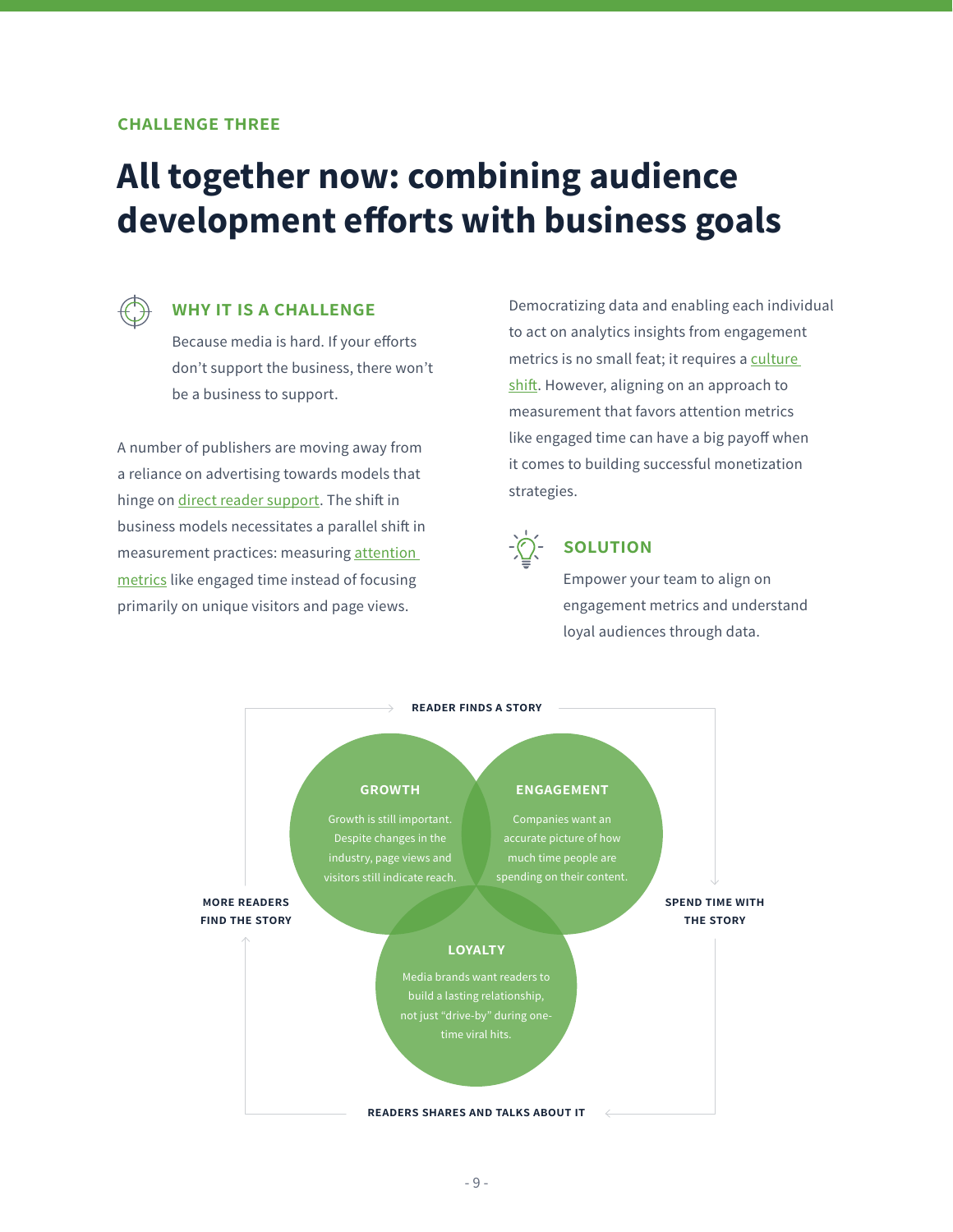In order to curb a reliance on platforms and monetize their audience, Slate launched a membership program called Slate Plus. The success of Slate Plus hinged on growing and [retaining a loyal audience](https://blog.parse.ly/post/6523/slate-picked-engaged-time-north-star-metric/).

In order to achieve this, the organization shifted [their focus from unique visitors to engaged time](https://www.parse.ly/resources/case-studies/slate/), their new "north star metric". Slate provided one unified source of data through Parse.ly's suite of products and helped every team, including product managers, journalists, and analysts, understand how to act on insights from tracking engaged time metrics.

Initiating a positive feedback loop with your audience hinges on understanding what resonates with them through data and establishing clear measurement goals for your team.

![](_page_10_Picture_3.jpeg)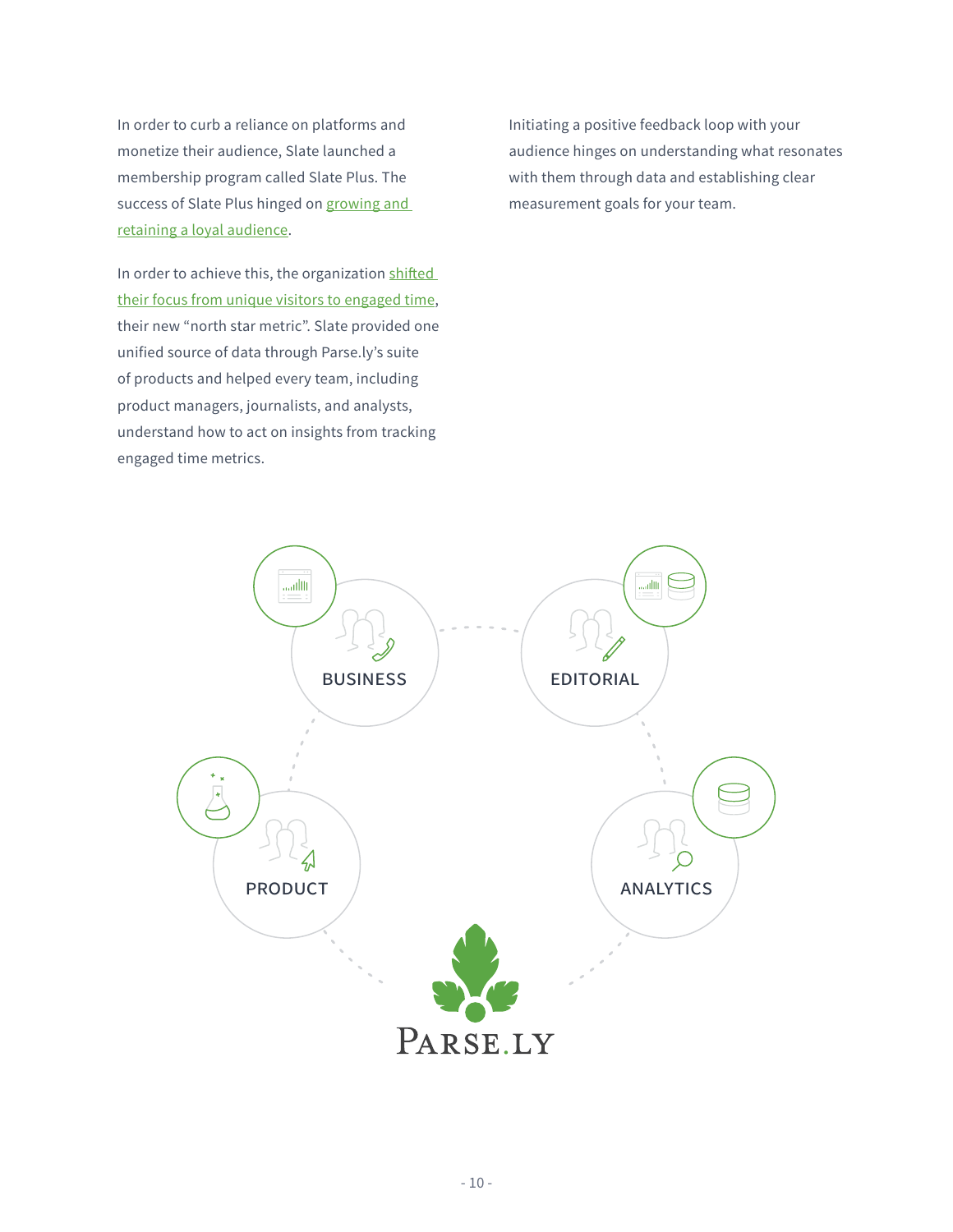*"Our deliberate shift in strategy stems from our belief that the engaged time goal uniquely aligns the priorities of readers, advertisers, and our editorial team. If readers spend more time with content that they value, they'll be more likely to view more ads while they're reading, they'll be more likely to share our content, and they'll be more likely to join our membership program, Slate Plus."*

#### **David Stern**

Director of Product Development, Slate

![](_page_11_Picture_3.jpeg)

*"We launched a membership program called The Masthead. We now send a monthly email from our editor-in-chief, Jeff, where he makes fun of himself, and talks in very honest ways about the process in the newsroom… Building a much deeper, more intimate relationship with all of our readers is what we're seeing success with on the direct link, consumer revenue side."*

Put the emphasis on user experience instead of page views by **benchmarking engaged time** across all posts, individual posts, and author or section listings using the engaged time metric in the dashboard.

#### **Sam Rosen**

Head of Growth, The Atlantic

### **audience development project**

Find out who your most valuable audience members are. Connect the business goals of your company to the audience data you have and see what segments can be created and grown that will result in more audience revenue. How can you narrow your focus on those users to create a sustainable product for all of your readership?

### **tip for parse.ly users**